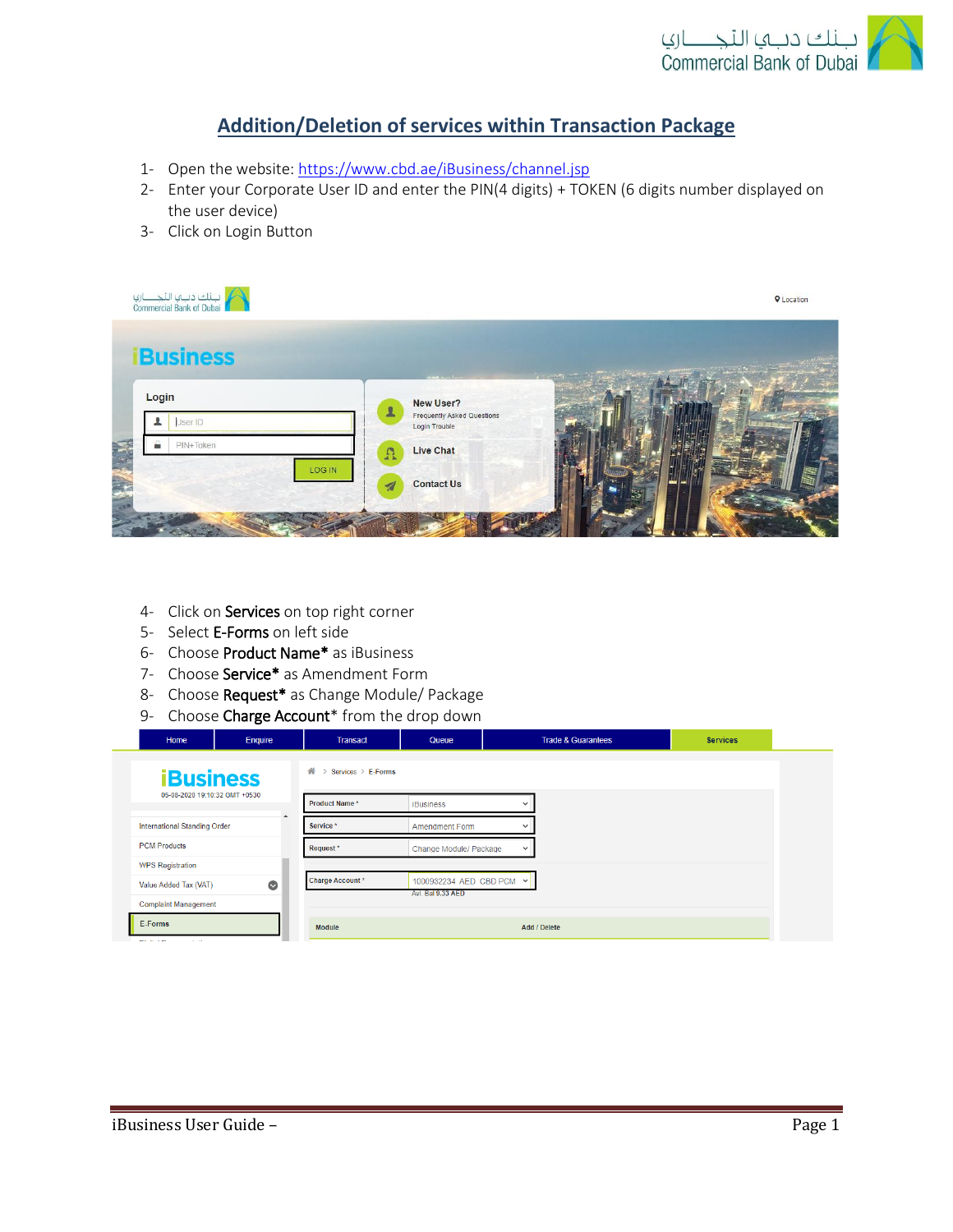

- 10- Select the services you wish to Add or Delete using the dropdown button for each service in your CBD IBusiness profile
- 11- Accept Terms and Conditions and click on "INITIATE" button

| Home                                | Enquire   | <b>Transact</b>                                               | Queue | <b>Trade &amp; Guarantees</b> |              | <b>Services</b> |
|-------------------------------------|-----------|---------------------------------------------------------------|-------|-------------------------------|--------------|-----------------|
| <b>iBusiness</b>                    |           | <b>Rateb Card Activation</b>                                  |       | Select                        | $\checkmark$ |                 |
| 05-08-2020 19:10:32 GMT +0530       |           | Remittance                                                    |       | <b>Select</b>                 | $\check{ }$  |                 |
| <b>International Standing Order</b> | ▲         | Salary Non WPS                                                |       | Select                        | $\checkmark$ |                 |
| <b>PCM Products</b>                 |           | Salary WPS                                                    |       | Select                        | $\checkmark$ |                 |
| <b>WPS Registration</b>             |           | <b>Trade Finance</b>                                          |       | Select                        | $\checkmark$ |                 |
| Value Added Tax (VAT)               | $\bullet$ |                                                               |       |                               |              |                 |
| <b>Complaint Management</b>         |           | <b>UAE PGS</b>                                                |       | Select                        | $\checkmark$ |                 |
| E-Forms                             |           | <b>WPS Registration</b>                                       |       | Select                        | $\checkmark$ |                 |
| <b>Digital Documentation</b>        |           |                                                               |       |                               |              |                 |
| <b>Internal Standing Order</b>      |           | * Indicates mandatory fields<br>I Accept Terms and Conditions |       |                               |              |                 |
|                                     |           |                                                               |       |                               |              | <b>INITIATE</b> |

12- You will be directed to the pre-confirmation screen to review the request details. Review and click on CONFIRM.

| Home                                                           | Enquire          | <b>Transact</b>         | Queue                          | <b>Trade &amp; Guarantees</b> | <b>Services</b>               |
|----------------------------------------------------------------|------------------|-------------------------|--------------------------------|-------------------------------|-------------------------------|
| <b>iBusiness</b><br>05-08-2020 19:10:32 GMT +0530              |                  | <b>Service</b>          | <b>Amendment Form</b>          |                               |                               |
|                                                                |                  | Request                 | Change Module/ Package         |                               |                               |
| <b>International Standing Order</b>                            | $\blacktriangle$ | <b>Charge Account</b>   | 1000932234                     |                               |                               |
| <b>PCM Products</b>                                            |                  | <b>Account Title</b>    | <b>CBD PCM Test Business 1</b> |                               |                               |
| <b>WPS Registration</b><br>Value Added Tax (VAT)               |                  | <b>Account Currency</b> | <b>AED</b>                     |                               |                               |
|                                                                | $\bullet$        | Module/ Package         |                                | Add/Del                       |                               |
| <b>Complaint Management</b>                                    |                  | Remittance              |                                | Add                           |                               |
| E-Forms                                                        |                  | Salary Non WPS          |                                | Add                           |                               |
| <b>Digital Documentation</b><br><b>Internal Standing Order</b> |                  | Salary WPS              |                                | Add                           |                               |
|                                                                |                  |                         |                                |                               | <b>CONFIRM</b><br><b>BACK</b> |

- 13- You will be directed to the RSA token screen where you can enter the token code (PIN + 6 digits number displayed on the device).
- 14- Click the Submit button